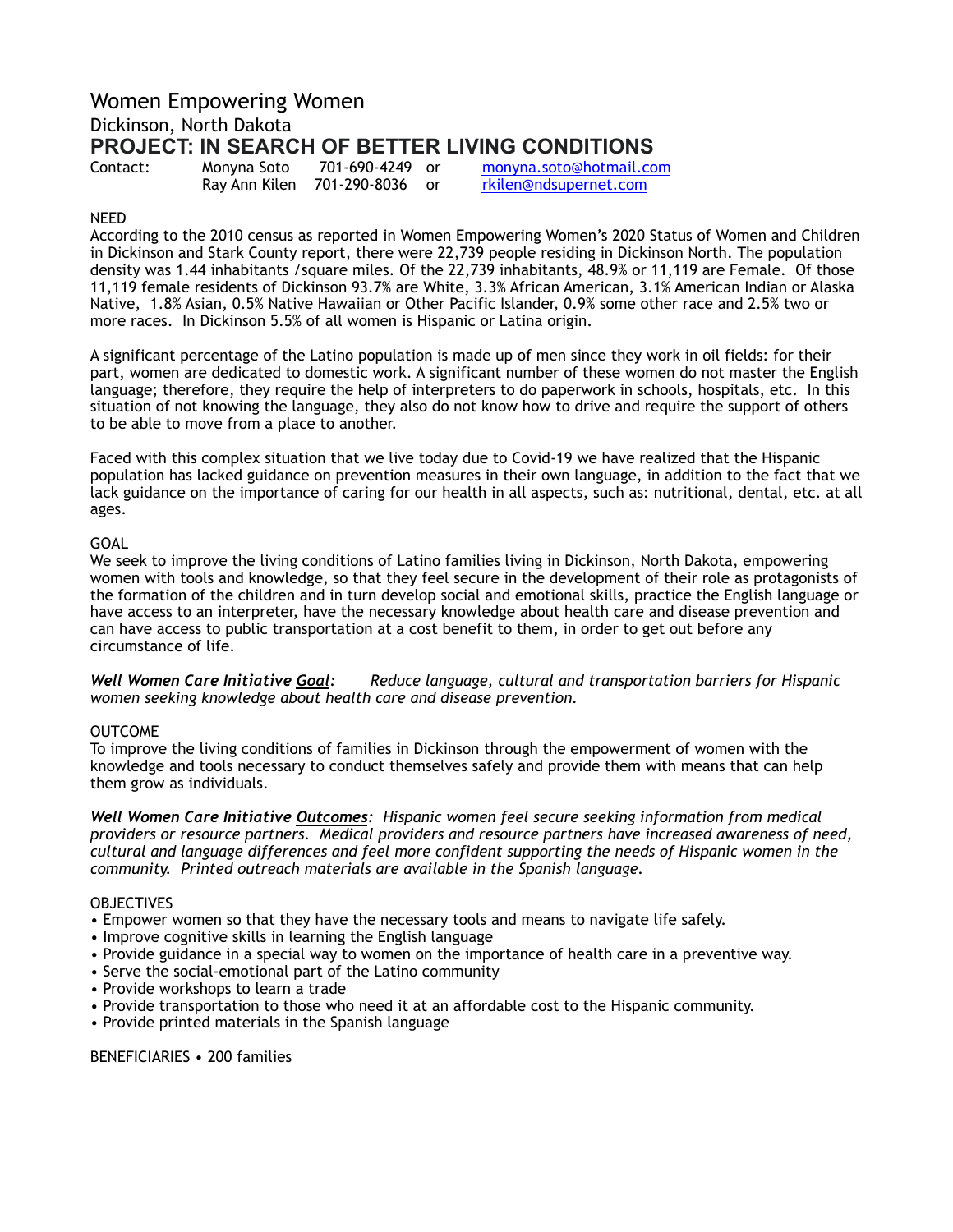### METHODOLOGY

Search for doctors who provide guidance on prevention and care of physical and mental health. Support for the transportation of those who require it.

Access to a translator / interpreter.

Informational materials printed in Spanish such as: brochures, brochures, maybe a monthly or bimonthly magazine.

Search for spaces for conferences and in this pandemic situation that we live in, it can be online.

*Well Women Care Initiative Methodology: Host a series of events and experiences to build relationships between Hispanic women and medical providers and resource partners in Dickinson.* 

#### *Option #1:*

- » *Host a meet and greet event with primary Health Care Providers (Physicians, Nurse Practitioners and Physician's Assistants and other healthcare partners such as Physical Therapists, Occupational Therapists, Optometrists, Dentists, Chiropractors, and Mental Health Professionals..* 
	- ◇ *Provide transportation to interested Hispanic women.*
	- ◇ *Provide translators.*
	- ◇ *Plan interactive activities for all attendees.*
	- $\diamond$  Translate printed outreach materials for healthcare partners to have available at their *location.*

#### *AND*

- » *Host a Hispanic Health Fair featuring preventive care programs and resource partners related to Women's Issues. Preventive Care: Mammogram's, Heart Health, Diabetes Management, Prenatal and well-baby care. Resource Partners: Connect Medical, Women's Way, Domestic Violence Rape Crisis Center, Head Start and the KIDS program.* 
	- ◇ *Provide transportation to interested Hispanic women.*
	- ◇ *Provide translators.*
	- ◇ *Translate printed outreach materials for resource partners to have available at their location.*

#### *OR*

- » *Host a Hispanic Health Fair featuring preventive care programs and resource partners related to Women's Issues. Preventive Care: Mammogram's, Heart Health, Diabetes Management, Prenatal and well-baby care. Resource Partners: Connect Medical, Women's Way, Domestic Violence Rape Crisis Center, Head Start and the KIDS program.* 
	- ◇ *Provide transportation to interested Hispanic women.*
	- ◇ *Provide translators.*
	- ◇ *Translate printed outreach materials for resource partners to have available at their location.*

#### *AND*

- » *Coordinate tours: Healthcare providers (Hospital, Clinics), resource partners (Connect Medical, Domestic Violence Center300) for example.* 
	- ◇ *P300rovide transportation to interested Hispanic women.*
	- ◇ *Provide translators.*